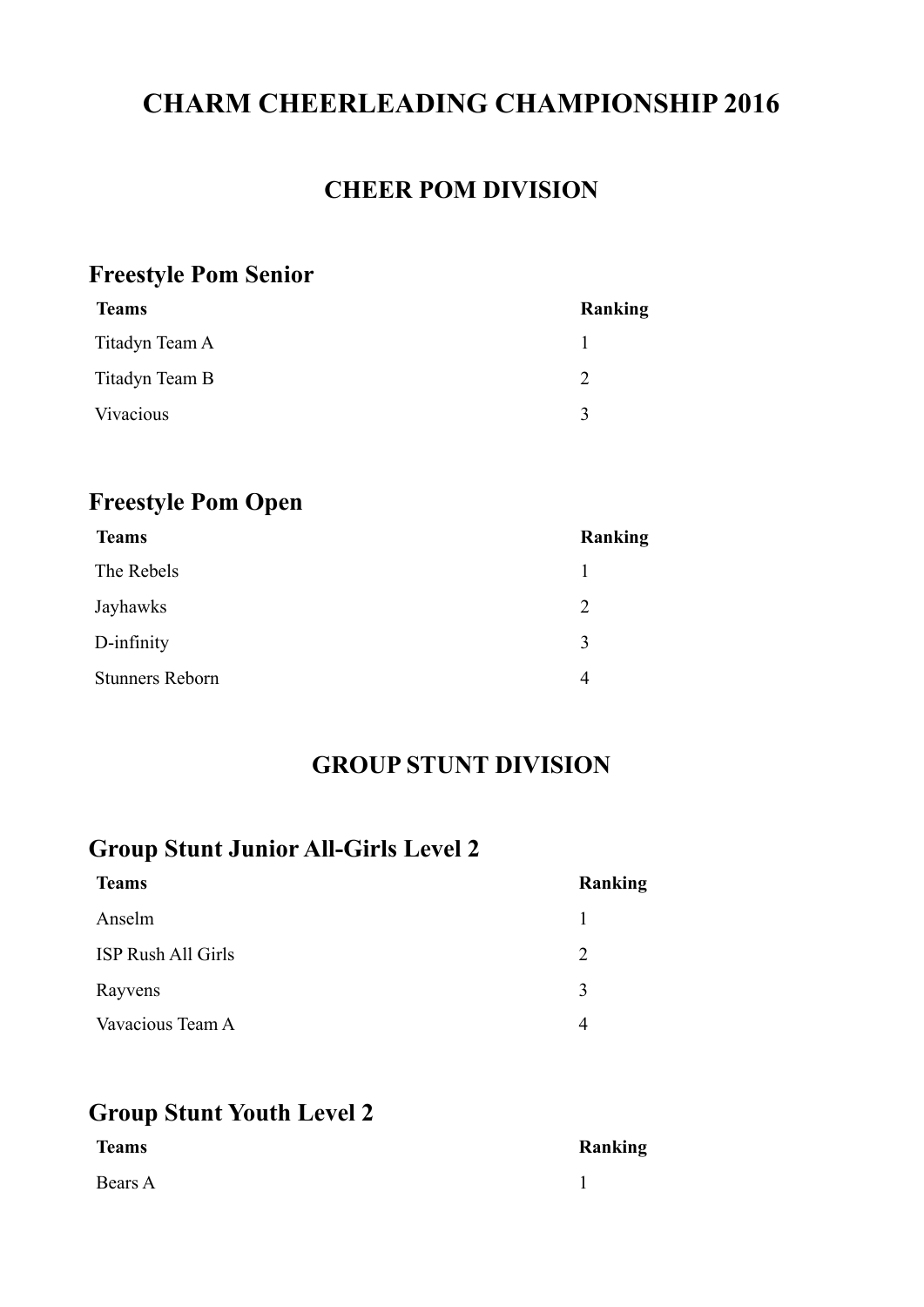| Bears C    |  |
|------------|--|
| Bear B     |  |
| Super Nova |  |

# **Group Stunt Open All-Girls Level 4**

| <b>Teams</b>            | Ranking        |
|-------------------------|----------------|
| Warriorz B              | 1              |
| Dalmatians              | $\overline{2}$ |
| <b>Vixons</b>           | 3              |
| Vivacious Team A        | $\overline{4}$ |
| Warriorz A              | 5              |
| Vivacious Team B        | 6              |
| Falcons                 | 7              |
| Team Monash             | 8              |
| <b>CA Awesome Boltz</b> | 9              |
|                         |                |

# **Group Stunt Open Co-Ed Level 4**

| <b>Teams</b>     | Ranking        |
|------------------|----------------|
| Zoro             | 1              |
| Miracle          | $\overline{2}$ |
| Hero United      | 3              |
| Zelts            | $\overline{4}$ |
| Oreo             | 5              |
| SUC Team 1       | 6              |
| SUC Team 2       | $\overline{7}$ |
| Team Monash Coed | 8              |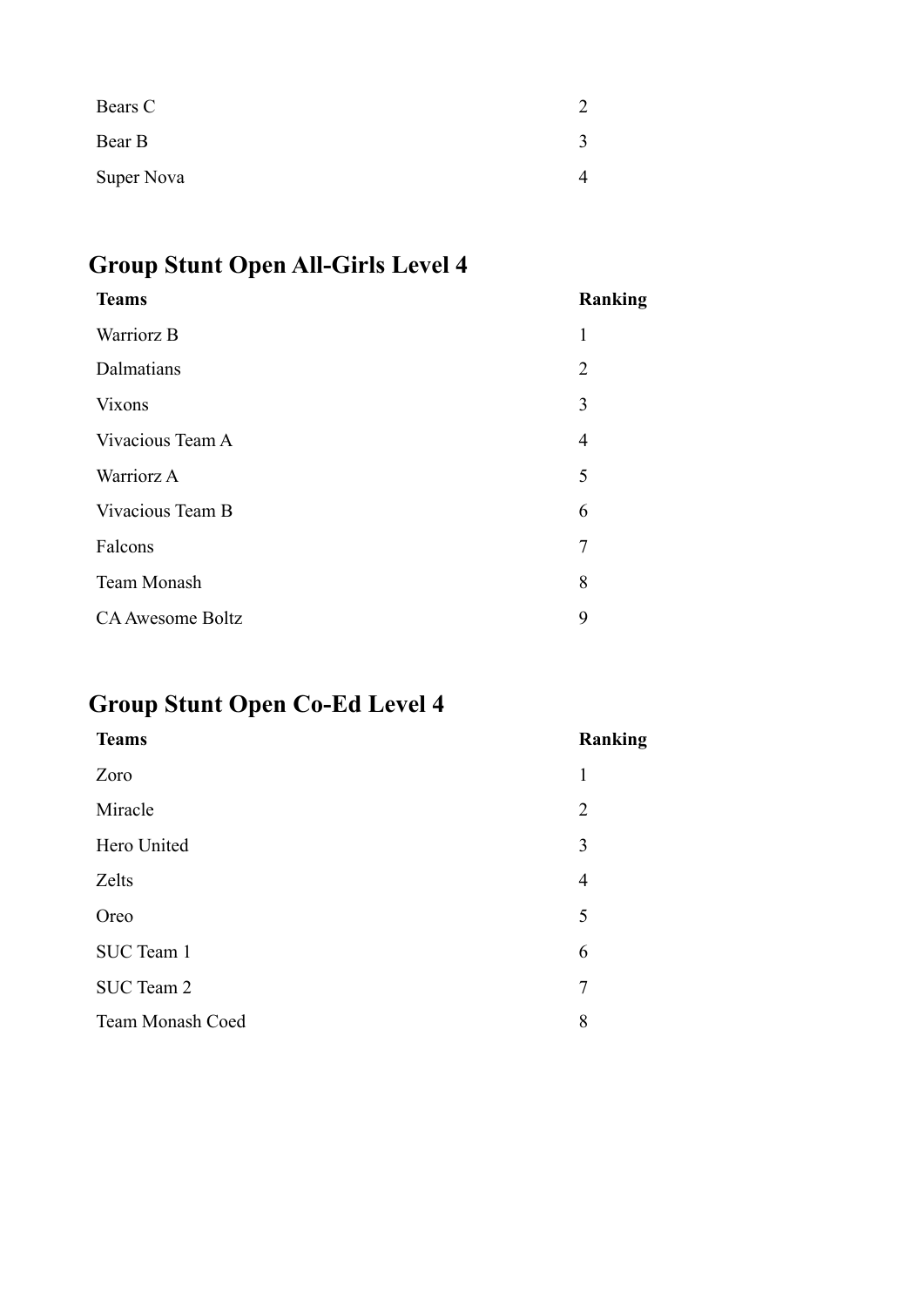## **Group Stunt Open Co-Ed Elite**

| <b>Teams</b>               | Ranking                     |
|----------------------------|-----------------------------|
| <b>SUC</b> Senior          |                             |
| CA Awesome Legends 2       | $\mathcal{D}_{\mathcal{A}}$ |
| CA Awesome Legends Torsion | $\mathbf 3$                 |
| Team Xtreme (SG)           |                             |

## **Group Stunt Open All-Girls Premier**

| <b>Teams</b>            | Ranking      |
|-------------------------|--------------|
| Heromitez               |              |
| The Rebels              |              |
| Gusto Team Sparkle (SG) | $\mathbf{c}$ |

## **Group Stunt Open Co-Ed Premier**

| <b>Teams</b>                 | Ranking |
|------------------------------|---------|
| NTU Aces Group Stunt (SG)    |         |
| Legacy All Stars Team 1 (SG) | 2       |
| Gusto Team HNBC (SG)         | 3       |
| <b>Cheer Aces All Stars</b>  | 4       |
| Alpha Verve                  | 5       |
| Legacy All Stars Team 2 (SG) | 6       |

### **PARTNER STUNT DIVISION**

## **Partner Stunt Open Level 4**

| <b>Teams</b>      | Ranking |
|-------------------|---------|
| SUC Senior Team 1 |         |
| SUC Senior Team 2 |         |
| Ashton and Demi   |         |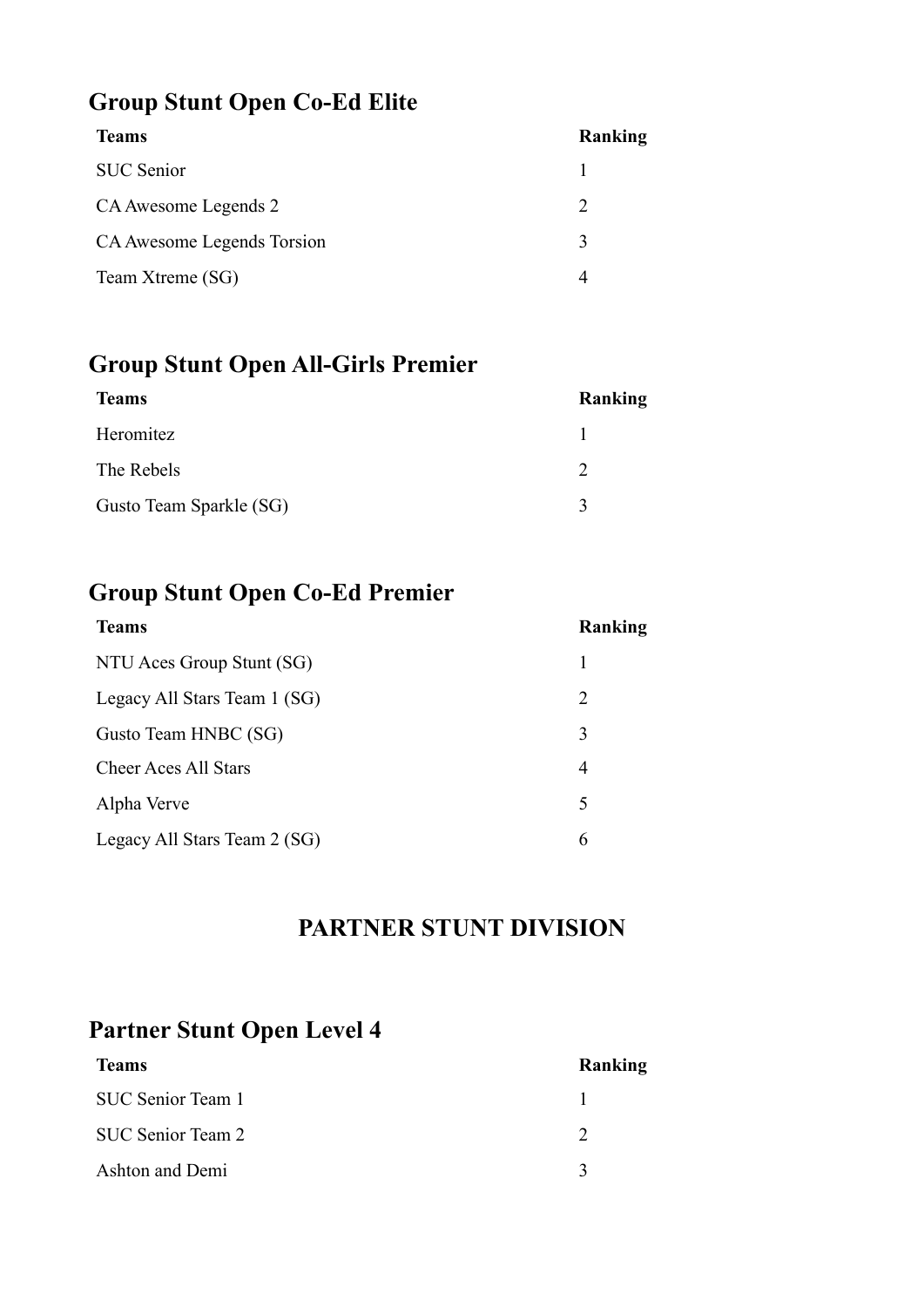| CA Awesome Legends J |  |
|----------------------|--|
| Mickeymitez          |  |
| Platinium            |  |

# **Partner Stunt Open Elite**

| <b>Teams</b>                                       | Ranking |
|----------------------------------------------------|---------|
| Jason and Tricia                                   | 1       |
| Ulu Pandan Community Club Wildcards Team Gold (SG) | 2       |
| Zodiac High School LWKY                            | 3       |
| NTU Aces Partner Stunt A (SG)                      | 4       |
| Hero B-Z-F                                         | 5       |
| Mickeymitez All Star Team A                        | 6       |
| Tern and Emmy                                      | 7       |
| Alpha Verve (SG)                                   | 8       |
| Mickeymitez All Star Team B                        | 9       |
|                                                    |         |

# **Partner Stunt Open Premier**

| <b>Teams</b>                                         | Ranking |
|------------------------------------------------------|---------|
| Cheer Aces Team A                                    | 1       |
| Ulu Pandan Community Club Wildcards Team White (SG)  | 2       |
| NTU Aces Partner Stunt (SG)                          | 3       |
| <b>Team Secret</b>                                   | 4       |
| Cheer Aces Team C                                    | 5       |
| Ulu Pandan Community Club Wildcards Team Purple (SG) | 6       |
| Cheer Aces Team B                                    | 7       |
| Alpha Verve (SG)                                     | 8       |
| Ruihong and Eunice (SG)                              | 9       |
| Legacy All Stars (SG)                                | 10      |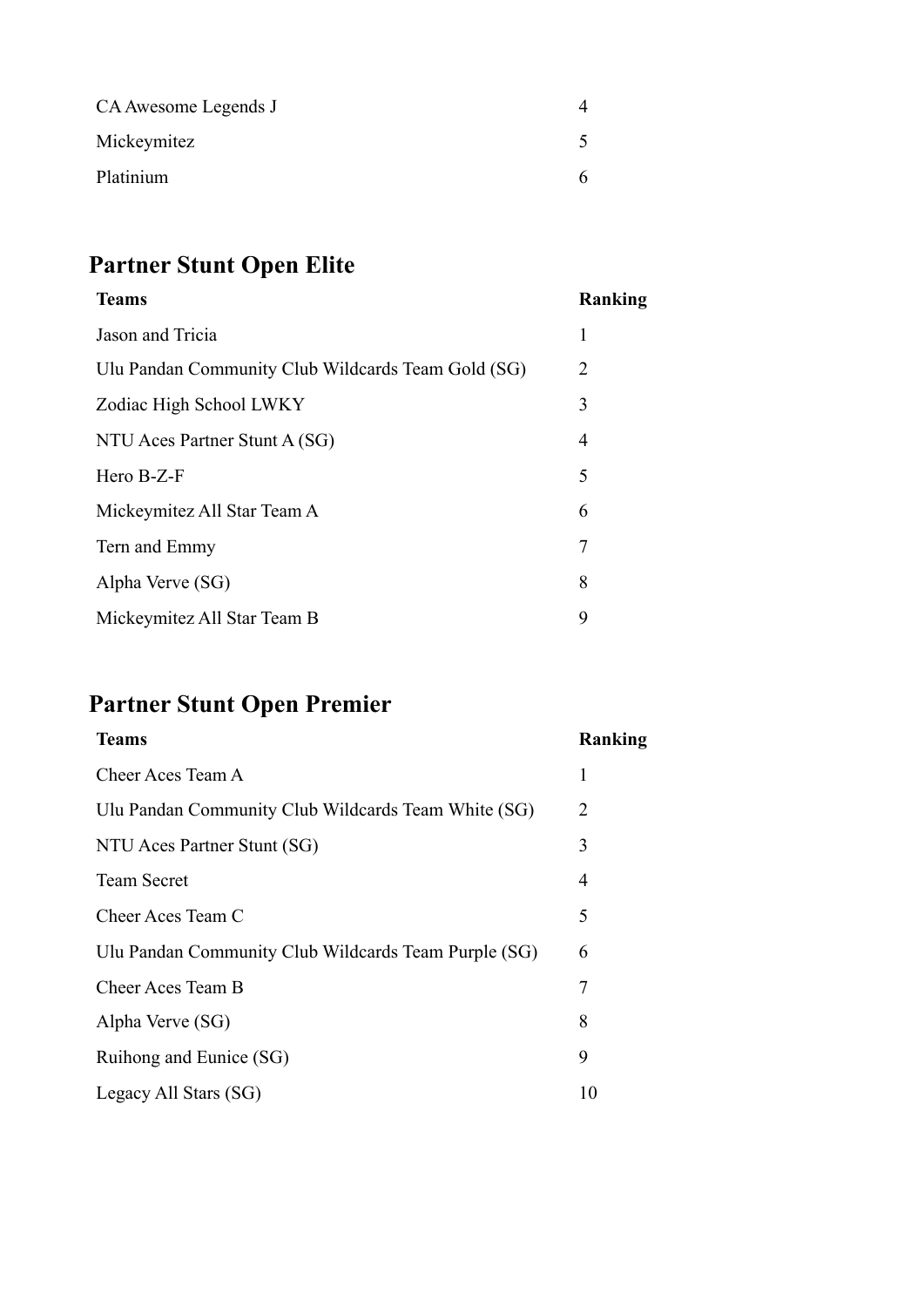# **TEAM CHEER DIVISION**

| <b>Team Cheer Mini Level 1 Small</b>                 |                |
|------------------------------------------------------|----------------|
| Mini Bears                                           | $\mathbf{1}$   |
| <b>Teddy Bears</b>                                   | $\overline{2}$ |
| <b>Team Cheer Mini Level 1</b>                       |                |
| Lynx Junior                                          | $\mathbf{1}$   |
| <b>Baby Angels</b>                                   | 2              |
| <b>Baby Bears</b>                                    | 3              |
| <b>Team Cheer Primary School Youth Level 2</b>       |                |
| Lynx Senior                                          | 1              |
| Phoenix                                              | $\overline{2}$ |
| <b>Team Cheer Primary School Youth Level 2 Large</b> |                |
| Bears                                                | 1              |
| Angels                                               | $\overline{2}$ |
|                                                      |                |
| <b>Team Cheer Open Youth Level 2</b>                 |                |
| Angels                                               | 1              |
| Lynx Senior                                          | $\overline{2}$ |
| <b>Team Cheer Junior All-Girls Level 2 Small</b>     |                |
| Zodiac All Girls                                     | 1              |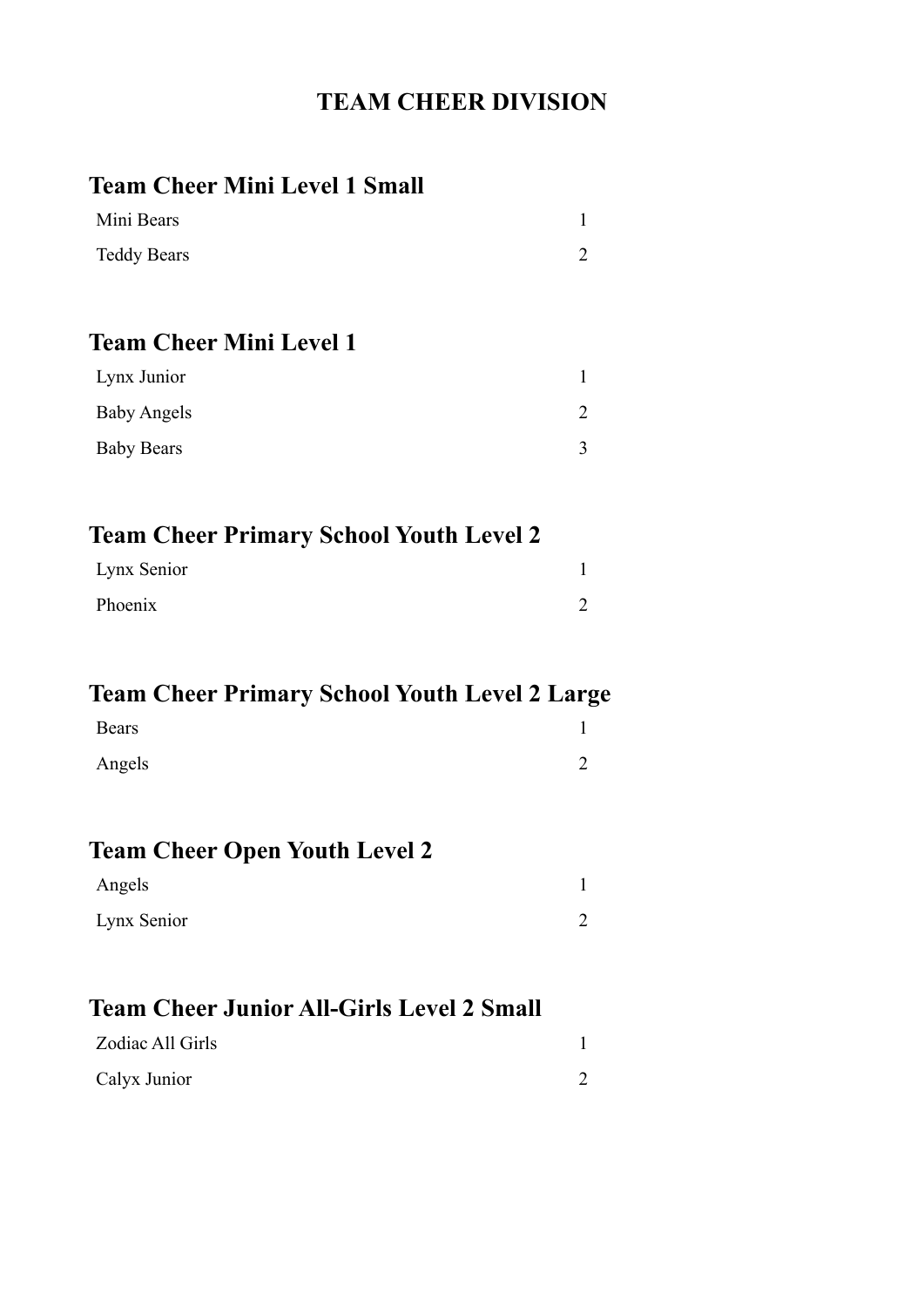## **Team Cheer Junior All-Girls Level 2**

| <b>Spartans</b> |  |
|-----------------|--|
| Zelts           |  |
| Muriel Junior   |  |

# **Team Cheer Junior All-Girls Level 3**

| <b>Teams</b>   | Ranking     |
|----------------|-------------|
| Rayvens        |             |
| Vulcanz Junior | C           |
| Xavier Junior  | $\mathbf 3$ |

## **Team Cheer Open Co-Ed Level 4 Small**

| <b>Teams</b>        | Ranking      |
|---------------------|--------------|
| Xtreme Coed Small B |              |
| Xtreme Coed Small A |              |
| Zodiac Coed Small   | $\mathbf{c}$ |

## **Team Cheer High School Senior All-Girls Level 4**

| Ranking        |
|----------------|
| 1              |
| $\overline{2}$ |
| 3              |
| $\overline{4}$ |
| 5              |
| 6              |
| 7              |
| 8              |
|                |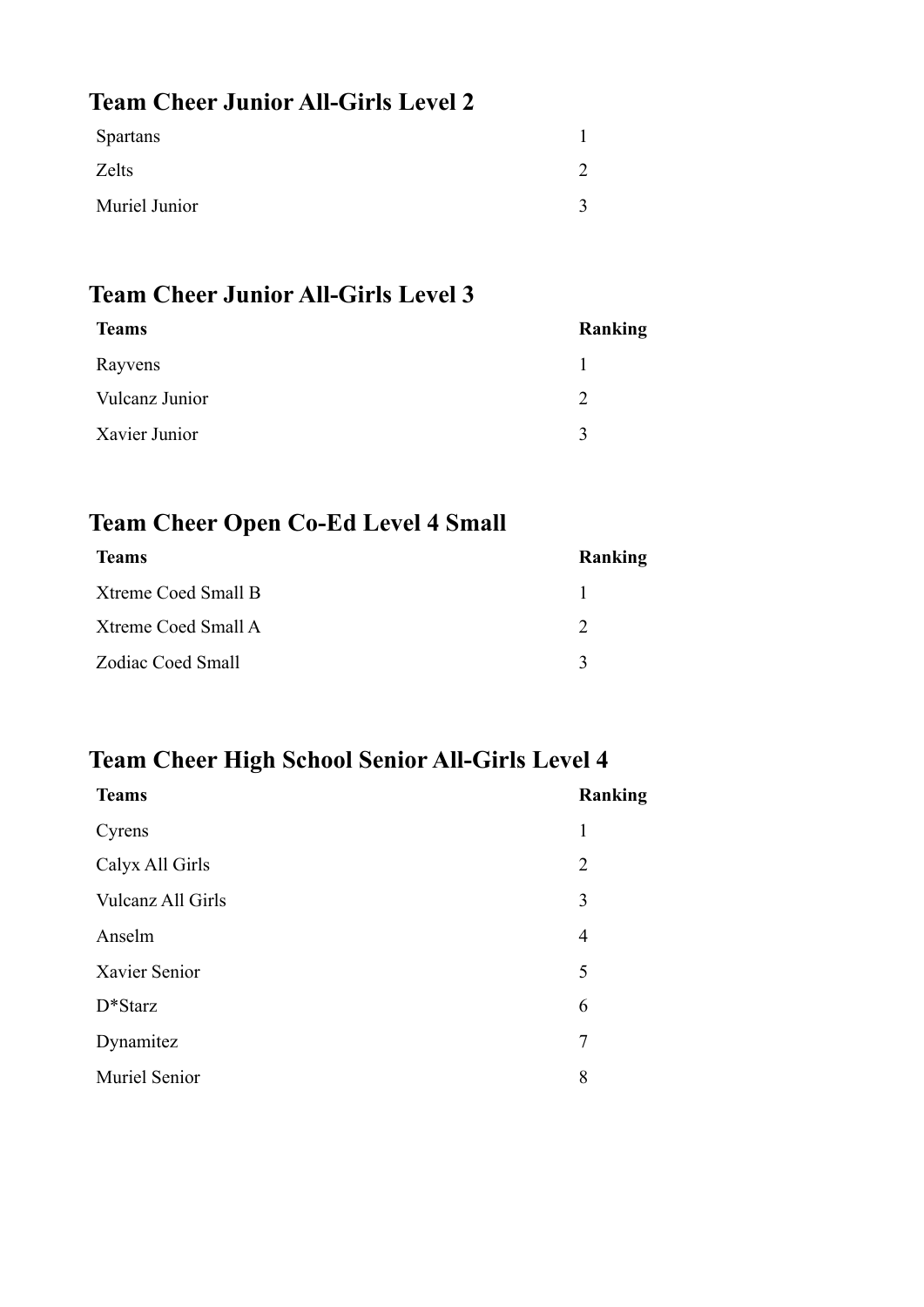# **Team Cheer High School Senior Co-Ed Level 4**

| <b>Teams</b>        | Ranking        |
|---------------------|----------------|
| Xtreme Coed Level 4 | 1              |
| Mickeymitez         | 2              |
| Zodiac Coed         | 3              |
| Calyx Coed          | $\overline{4}$ |
| Zelts               | 5              |
| Eclipse             | 6              |
| Royals              | 7              |
|                     |                |

# **Team Cheer Open All-Girls Level 4**

| <b>Teams</b>      | Ranking        |
|-------------------|----------------|
| Cyrens            | 1              |
| Calyx All Girls   | $\overline{2}$ |
| Vulcanz All Girls | 3              |
| Dynamitez         | $\overline{4}$ |
| Xavier Senior     | 5              |
| Muriel Senior     | 6              |
| <b>Stompers</b>   | 7              |
| <b>Blitzers</b>   | 8              |

# **Team Cheer Open Co-Ed Level 4**

| <b>Teams</b>                 | Ranking |
|------------------------------|---------|
| Mickeymitez                  |         |
| Hero All Stars<br>2          |         |
| CA Awesome Prodigy<br>3      |         |
| <b>Bullets All Star</b><br>4 |         |